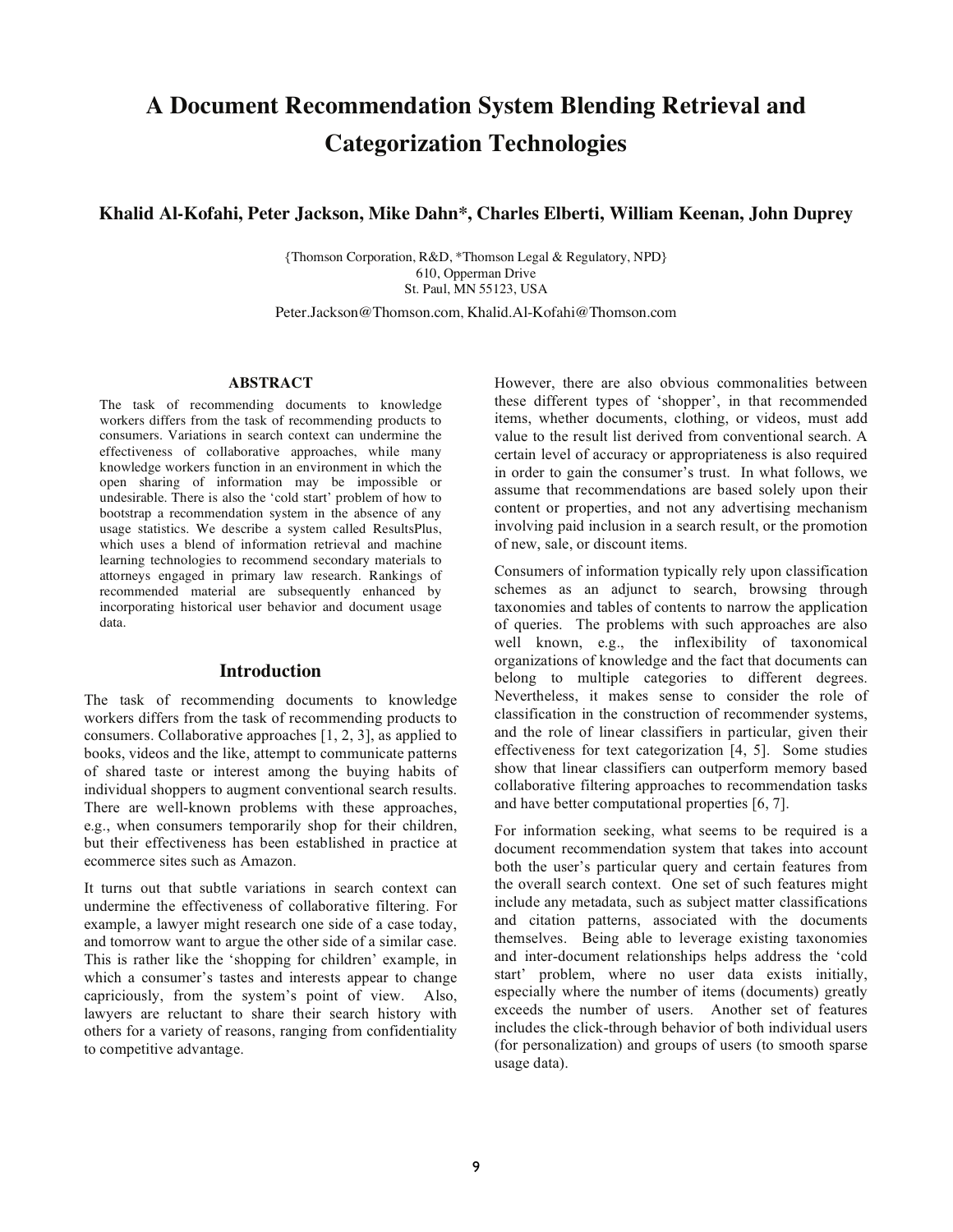We describe a system called ResultsPlus, which uses a blend of information retrieval and machine learning technologies to recommend briefs and secondary law materials to attorneys engaged in primary law research. The system incorporates historical user and document usage data to further enhance the ranking of its recommendations. Briefs are documents written by attorneys to present their legal arguments in a court proceeding. Secondary materials include articles from legal encyclopedia, legal research papers, and law reviews. ResultsPlus has been successfully implemented in production as a document recommendation feature on Westlaw, and is now applied to all case law searches.

The underlying technology employed is a text categorization framework called CaRE [11], which combines multiple classification algorithms to enable good performance on large numbers of categories (> 100,000). We first show how a highly scalable text categorization system can use existing taxonomies to make accurate recommendations, as measured by suggestion rate, precision, and a few other measures specific to the application. We then show how the addition of user data can demonstrably improve how recommendation candidates are ranked.

# **The Legal Domain**

Any common law system relies heavily upon the written pronouncements of judges to interpret the law. Each judicial opinion not only attempts to resolve a particular legal dispute, but also to help resolve similar disputes in the future. Therefore, judges and lawyers are continually researching an ever-expanding body of case law for past opinions that are relevant to the resolution of a new dispute.

To facilitate these searches, some legal publishers not only collect and publish the judicial opinions of courts across the United States, but also summarize and classify the opinions based on the principles or points of law they contain. For example, Thomson creates *headnotes* for each case, which are short summaries of the points made in judicial opinions. A typical judicial opinion is allocated about 7 headnotes, but cases with hundreds of headnotes are not rare. On average, about 500,000 new headnotes are created each year, and our repository contains over 22 million.

Headnotes are classified to the West Key Number™ System; a hierarchical classification of the headnotes across some 100,000 distinct legal categories, or classes. Each class has not only a descriptive name, but also a unique alpha-numeric code, known as its *Key Number*.

In addition to using highly-detailed classification systems associated with *primary* law (cases and statutes), judges and lawyers also conduct research using *secondary* materials, such as American Law Reports (ALR), that provide in-depth scholarly analysis of a broad spectrum of legal issues. ALR includes about 14,000 distinct articles, known as *annotations*, each addressing a separate legal issue, such as double jeopardy or free speech. Each annotation also includes citations and headnotes identifying relevant judicial opinions to facilitate further legal research.

Another example is American Jurisprudence (AMJUR), a legal encyclopedia with A-to-Z type coverage of the law. AMJUR is organized into about 130 topics (e.g., Family Law, Criminal Law), with each topic organized into chapters, sections and sub-sections. Overall, AMJUR contains about 135,000 sections (or categories).

To ensure currentness, analytical law products, such as ALR and AMJUR, are continually updated, so that they cite new recent judicial opinions as they are published. To be more precise, analytical law articles only cite those issues in a case that are relevant to them; as typically a case has several issues not all of them are relevant to an analytical article. For historical reasons, this process of citation enrichment is called *supplementation*. Because headnotes represent the issues in a case, supplementation is, for the most part, a headnote classification problem. In addition to creating references from secondary law products to cases, cross-references are also created between the secondary law products themselves. Thomson publishes several hundred such products.

Thus, an information system that can suggest good secondary sources to a user searching case law is providing a useful service. An on-point secondary source will summarize a particular area of law, cite all important cases, and provide links to related secondary materials, e.g., specialty publications on particular topics, such as bankruptcy or tax law.

Traditionally, all the classification and linking tasks described above have been done manually, but over the last six years such tasks have increasingly been assisted by our CaRE text classification system. Since this is also the system behind our document recommendation engine, we describe it in some detail in the next section.

# **The CaRE System**

Research has demonstrated that superior automatic classification can be achieved through a combination of multiple classifiers. For example, Larkey & Croft [8] have shown that the weighted sum of three classifiers is superior to a combination of two classifiers, which is superior to each of the individual classifiers. The classifier weights were proportional to the performance of the individual classifiers. Iyer et al. [9] employed boosting to combine many weak classifiers for text filtering. The resulting classifier compared favorably with a modified version of the Rocchio algorithm. Tumer and Ghosh [10] used order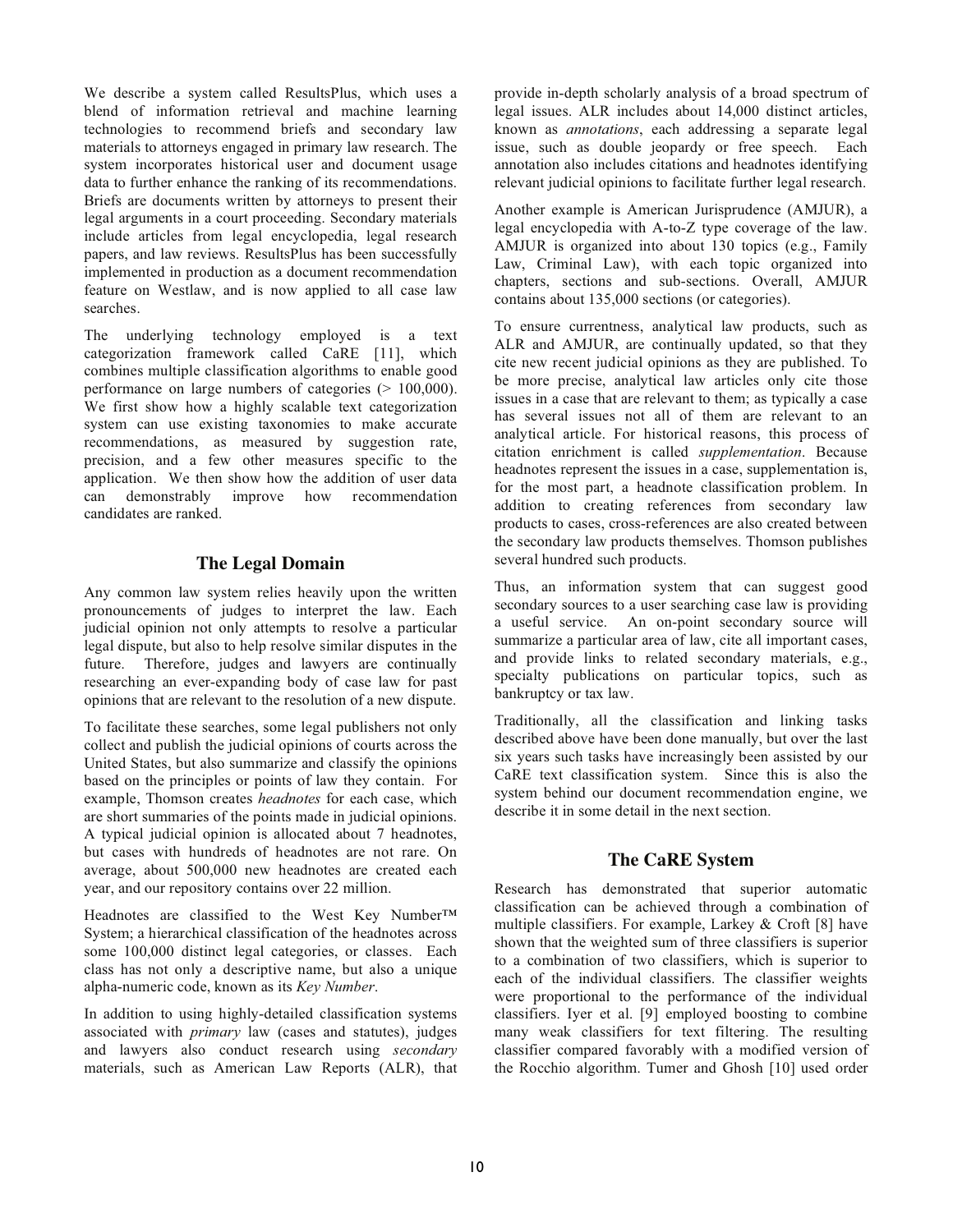statistics to combine several classifiers resulting in superior classification. Both voting and averaging methods have been shown to improve performance. The rationale is that averaging reduces the classification (i.e., score) variance, which decreases the overlap between the scores of relevant and non-relevant documents.

CaRE (Classification and Recommendation Engine) is a generalization of CARP [11], a program that classifies newly written case summaries to sections of American Law Reports for citation purposes. The framework has all necessary functionality for extracting features from documents, indexing category profiles, storing the profiles into databases, and retrieving them at run time for classification. It comes equipped with a pool of existing feature extractors, classifiers, meta-classifiers, and decision makers.

The *feature extractors* can handle words, word-pairs (not typically bigrams but rather word pairs within a text window of a certain size), and various meta-features such as citations and key numbers.

The *classifiers* consist of Vector Space, Bayesian, and KNN modules. These approaches have been widely reported in the literature, so we make no effort to analyze them here. Users can configure the system at run time by selecting which classifier to use on which feature type.

*Meta-Classifiers* operate on the output of the classifiers themselves and combine their scores. Different metaclassifiers are available, such as simple averaging, weighted averaging, and assigning classifiers different weights on a per category basis.

The *decision maker* is responsible for the actual classification. Rules may be incorporated into this module, e.g., take the *n* best-scoring suggestions from the metaclassification stage.

Thus, for the supplementation of American Law Reports, all ALR articles were first indexed with respect to the words and word pairs they contained as well as key numbers occurring in their extant citations.

To classify new headnotes to these articles, CaRE uses two classifiers combined with two different feature sets to yield four combinations. The classifiers are Vector Space and Naïve Bayes, and the feature sets are headnote text and their associated key numbers. One can consider the combinations as four different similarity measures between headnotes to be routed and candidate ALR articles they could supplement.

A headnote is represented by a set of all non-stopword pairs present in it. Since a headnote is short and focused on a well-defined point of law or factual situation, some of the word pairs can be thought of as approximating key concepts. E.g., the co-occurrence of 'drug' and 'school' can be taken to represent the idea of drugs being taken into schools, or sold near schools.

The second feature set consists of 'leaf' key numbers only. Intermediate key numbers, along with their implied vertical and horizontal relationships in the hierarchy are ignored. In-house statistical studies have shown that proximity in the key number hierarchy does not necessarily imply closeness among the corresponding concepts

Given the four similarity measures assigned to a headnoteannotation pair,  $S_i$ , for  $i = 1$  to 4, the similarity between headnote *h* and annotation *a* is estimated by

$$
S_a^h = \sum_{i=1}^4 w_{ia} S_i ,
$$

where,  $W_{ia}$ , is the weight assigned to classifier *i* and annotation *a*. Headnotes are then assigned to annotations according to the following decision rule:

*Assign headnote, h, to annotation, a, iff* 
$$
S_a^h > \Gamma_a
$$

where  $\Gamma_a$  is an annotation-specific threshold that was determined based on a held-out tuning set.

Further details can be found in [11]. The use of CaRE in ResultsPlus is rather similar; differences will be noted in the next section.

## **Generating Recommendations**

ResultsPlus recommendations are generated using a two step process: *generation* followed by *optimization*. In the first step, a ranked list of recommendations is generated using content-based similarity (CaRE). In the second step, recommendations are re-ranked based on user behavior and document usage data.

The Generation Module (GM) treats queries as if they were snippets of text in need of classification to secondary law articles and briefs. Thus, we are using CaRE as a search engine. Queries are run in this way against multiple indexes, each representing a different set of articles, such as American Law Reports, American Jurisprudence, various Law Reviews, and so on.

The main difference between how GM works and the supplementation of ALR is that we no longer use the key number feature set. Instead, we 'enrich' the text of each candidate article with the text of the most relevant case summaries that it references. Each set of articles is then treated as a separate database to be queried against, and is indexed by both words and word pairs, as before.

At query time, queries are 'featurized' into words and word pairs, and run against all databases by applying both Vector Space and Naïve Bayes classifiers to the resulting features. The scores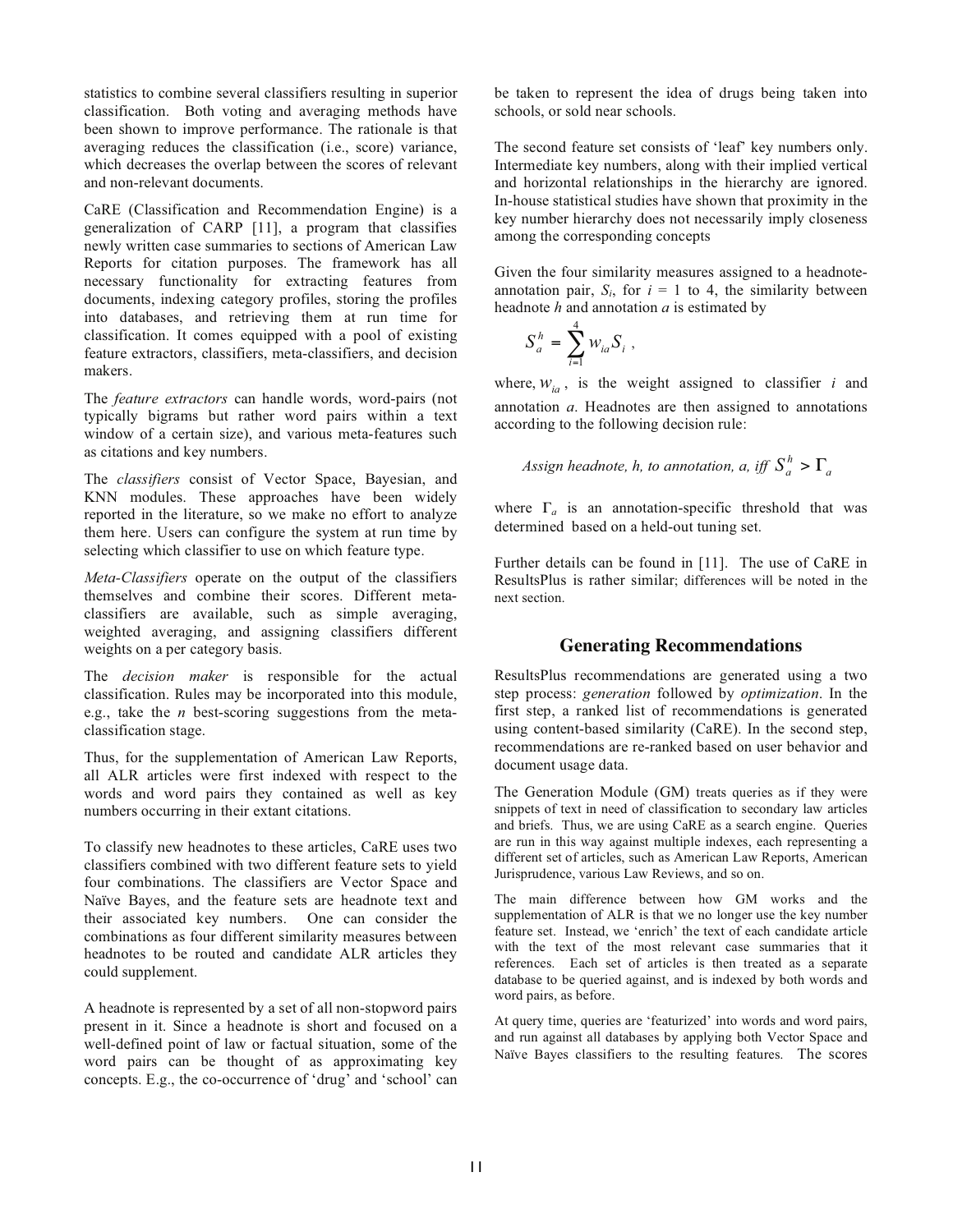returned from these document sets, while consistent within each set, they are not directly comparable across the board.

Consequently, an offline normalization step is needed. The normalization functions were computed offline by compiling the recommendations from each product for a large set of user queries, computing the accumulative histograms of the scores, and then fitting gamma functions to the resulting histograms. Each gamma function is then used to translate a publication-specific score into one that uses the same yard-stick across all publications and articles.

The recommendations derived from each classifier are then aggregated into one set (by multiplying their normalized scores), ranked according to their normalized scores, and a global threshold is applied to ensure high quality. Typically, less than 20 recommendations exceed the threshold.

## **Recommendation Optimization**

The problem of optimizing the performance of a ranking algorithm has received significant attention in the literature, and seems analogous to maximizing retrieval or classification performance. In this sense, a likely metric of ranking performance would be average precision of documents retrieved at particular ranks. Yet average precision is essentially a composite of binary judgments and does not capture how one relevant item might compare with another in terms of importance [13][14].

More appropriate metrics compare rankings produce by a given function with an ideal ranking. Joachims [14] utilizes Kendall's  $\tau$  to measure how closely an ordering approximates to the ideal. Other research incorporates similar ideas in building criteria function [15][16][17], in that evidence is accrued by comparing orderings of all possible pairs in a ranking, the assumption being one item should always be preferred over another.

Rank optimization algorithms tend to fall into two broad categories. Some algorithms measure performance against a subset of the original training collection to optimize scoring or ranking functions incorporating search methods such as genetic programming or gradient-based optimization to maximize ranking performance [13][18][19][20]. Other algorithms employ user feedback in the form of query logs (click through data) to discover and leverage underlying patterns in customer behavior [21][22].

Algorithms that utilize the training corpus for ranking optimization primarily seek to improve overall performance by combining evidence from multiple distinct language models, classifiers, and weighting schemes [13][20][18]. For example, Fan et al. [18] describe a ranking function discovery framework that uses genetic algorithms to search for optimal term weighting schemes.

Algorithms that utilize click through data to construct optimal ranking functions focus on mining query logs to solve the ranking problem. This data is particularly amenable to "relative relevance" metrics such as Kendall's  $\tau$  mentioned earlier. Common themes in this research included customer-aware searching, query disambiguation, data fusion of meta-search results, and cotraining/clustering methods for sparse data collections [21][22].

Our approach for rank optimization relies on historical user and document data.

It estimates the expected click through rate (CTR) for each recommendation and ranks the list accordingly. The ranking algorithm relies on six context specific features: (1) the user ID, (2) the suggested document/article ID, (3) the publication type of the suggested document, (4) the jurisdictions the user has selected, (6) the databases the user is searching, (7) the user's location, and the user's market segment.

In an *offline* process, the historic CTR data is collected and aggregated for several combinations of these features, including (1) document click through rate, (2) user-specific click through rate for a given publication type in general and relative to the queried database and jurisdiction, (3) group-level CTR for a given publication type in general (4) all-user CTR for a given publication type in general and relative to the queried database and jurisdiction. These combinations enable us to use very specific CTR data for a given document or a user's current search context. When there is insufficient history (support) for a specific CTR combination, a more general (group or all-user) based CTR is employed.

The basic formula for calculating the historic CTR is number of clicks per suggestion. Clearly, such a formula is biased because users tend to click on top ranked documents more than those at lower ranks. Therefore it is necessary to normalize the number of clicks by the rank of the documents. This is achieved by dividing click counts by the CTR of that rank. For example, if rank 1 gets twice the number of clicks as rank 2, a click at a rank 2 suggestion is assigned twice the 'value' of a rank 1 click, and so on.

The *online* recommendation engine uses the current user's profile attributes and search context (the features described above) and retrieves the previously calculated CTR values from a database. Thus, several historical CTR values are considered by the ranking algorithms. In general, the most contextually specific CTR value with sufficient support is selected. For example, if we have a CTR value that indicates a user finds publication type A useful, that value is selected over the baseline CTR for all users. Essentially, we try to accumulate statistics about every possible useful combination of user-data clicks, and we use back-off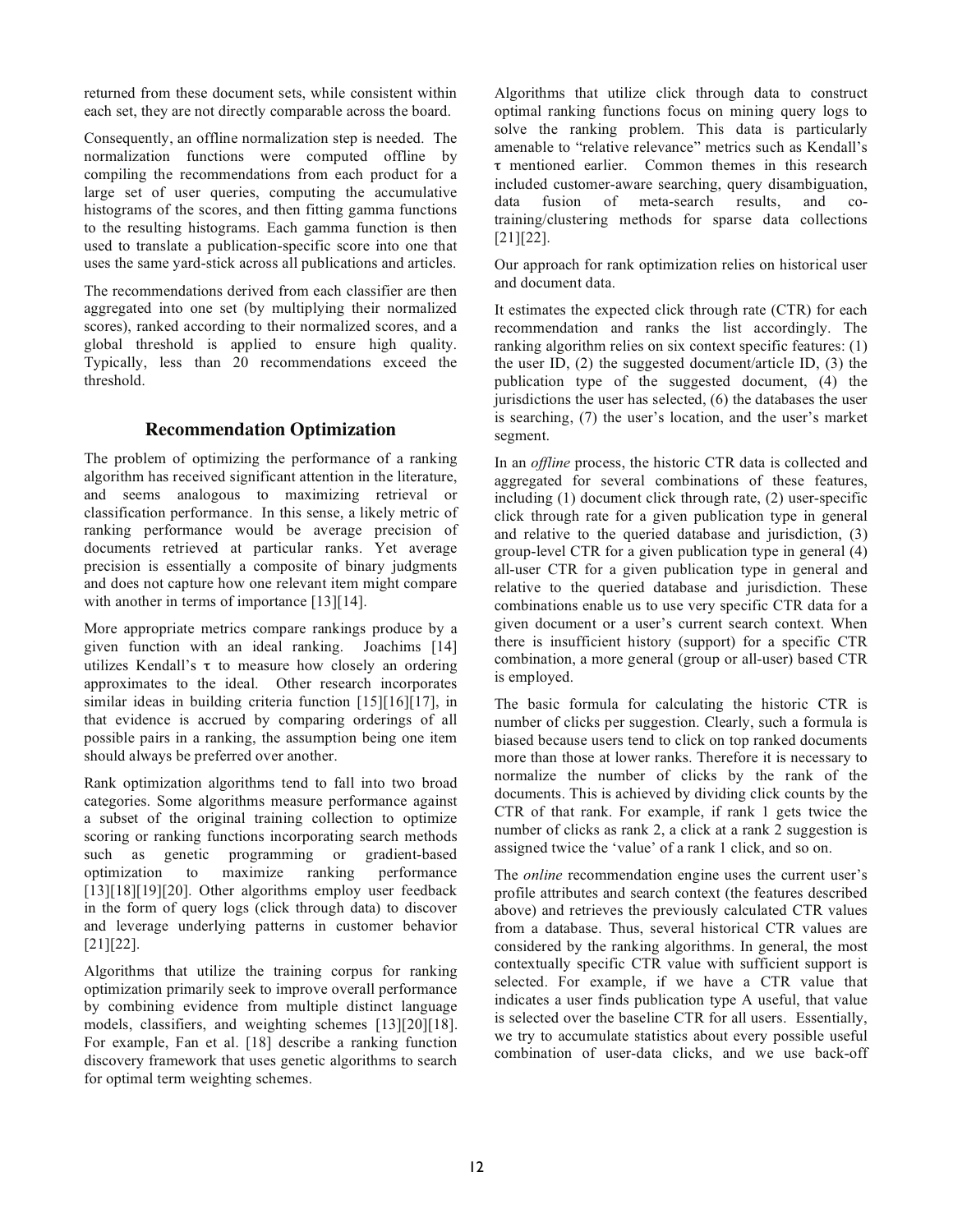procedures to account for missing historical data or for new publications.

In order to avoid any inherent bias against new documents in our approach, and to avoid a scenario where a class of documents is not suggested at all, we randomly will boost a small number of documents from ranks 11-20 to ranks 3- 10 for a small percentage of the queries, along the lines suggested in [23].

## **System Performance**

In the information retrieval community, search methods are usually evaluated using recall and precision measures, or functions of these measures (e.g., the F1 measure). Search methods are also evaluated based on their ability to rank relevant documents before non-relevant ones. Some of the evaluation methods rely on binary relevance judgments, while others permit varying degrees of relevance.

In this work, precision is more important than recall, because a recommender system is not designed to suggest all relevant items, but only some of them. In fact, in order to avoid overwhelming users with recommendations, we impose an upper limit on the number of recommendations made. Suggestion rate, or the percentage of queries that elicit recommendations, is more important than recall, because it is more correlated with the system's utility. Overall, we identified a set of nine statistics (see Table 1) that were deemed to be relevant to system's performance, which we shall discuss below.

In addition to these nine metrics, we measure the effectiveness of the rank optimization algorithms by their impact on click through rate.

#### **Experimental Design**

In designing the evaluation experiment, we made the following decisions.

First, we decided to use a 3-point relevance scale of *onpoint*, *relevant*, and *not relevant*, denoted as 'A', 'C', and 'F', respectively. The assumption was that both testers and end users would be able to distinguish reliably between As and Cs; we will need to revisit this assumption below.

Second, we only used 'well-written' queries in our evaluations. Well-written queries are defined as those that are both indicative of a topic and have limited scope. Many Westlaw queries are not well written by any standards, and the business would have liked some measure of the system's performance on these queries. But in practice it is extremely difficult (if not impossible) to provide relevance judgments for vague queries. In the end, the system was designed to recognize vague queries and not make any recommendations for them. We used a set of simple heuristics for this purpose (e.g., the number of features

extracted from a query, their Inverse Document Frequency).

Third, to reduce inter-assessor variability, each recommended article was judged by three assessors independently of each other. In total, five assessors were used. The assessors are all 'reference attorneys' who assist online customers searching Westlaw content by helping them craft queries. In the experiment reported below, we used the median score of the three assessors as the 'gold standard' judgment.

In order to promote consistency between the assessors, we held a discussion group before the actual exercise and we tried to establish guidelines for the different levels of relevance. Still, inter-assessor agreement was generally low (in the  $50\%$  to  $60\%$  range), especially on the fine distinction between the 'relevant' and 'on-point' categories. This is perhaps unsurprising in the light of earlier studies [12].

To evaluate the system, we selected a set of 650 well written queries from the query logs The assessors were not involved in the selection process to avoid any bias. We tried to select queries that represented disparate topics. However, we did not consult the target content to determine these topics.

| Table 1. Nine Statistics Used to Assess ResultsPlus |  |  |
|-----------------------------------------------------|--|--|
|-----------------------------------------------------|--|--|

| Measure                         | Value  |
|---------------------------------|--------|
| Queries with at least one grade |        |
| $\overline{A}$                  | 87.90% |
| Queries with mostly As and Cs   | 84.40% |
| Queries with at least one A     |        |
| or one $\boldsymbol{C}$         | 96.01% |
| Queries with no $Fs$            | 72.35% |
| Queries with all Fs             | 3.98%  |
| Total As                        | 66.59% |
| Total Cs                        | 19.78% |
| Total <i>Fs</i>                 | 13.63% |
| <b>Queries with suggestions</b> | 88.54% |

Table 1 lists the values for the nine metrics. Bold type distinguishes those metrics deemed most important by the business.

A couple of observations are in order. First, one should avoid generalizing the above numbers to queries of mixed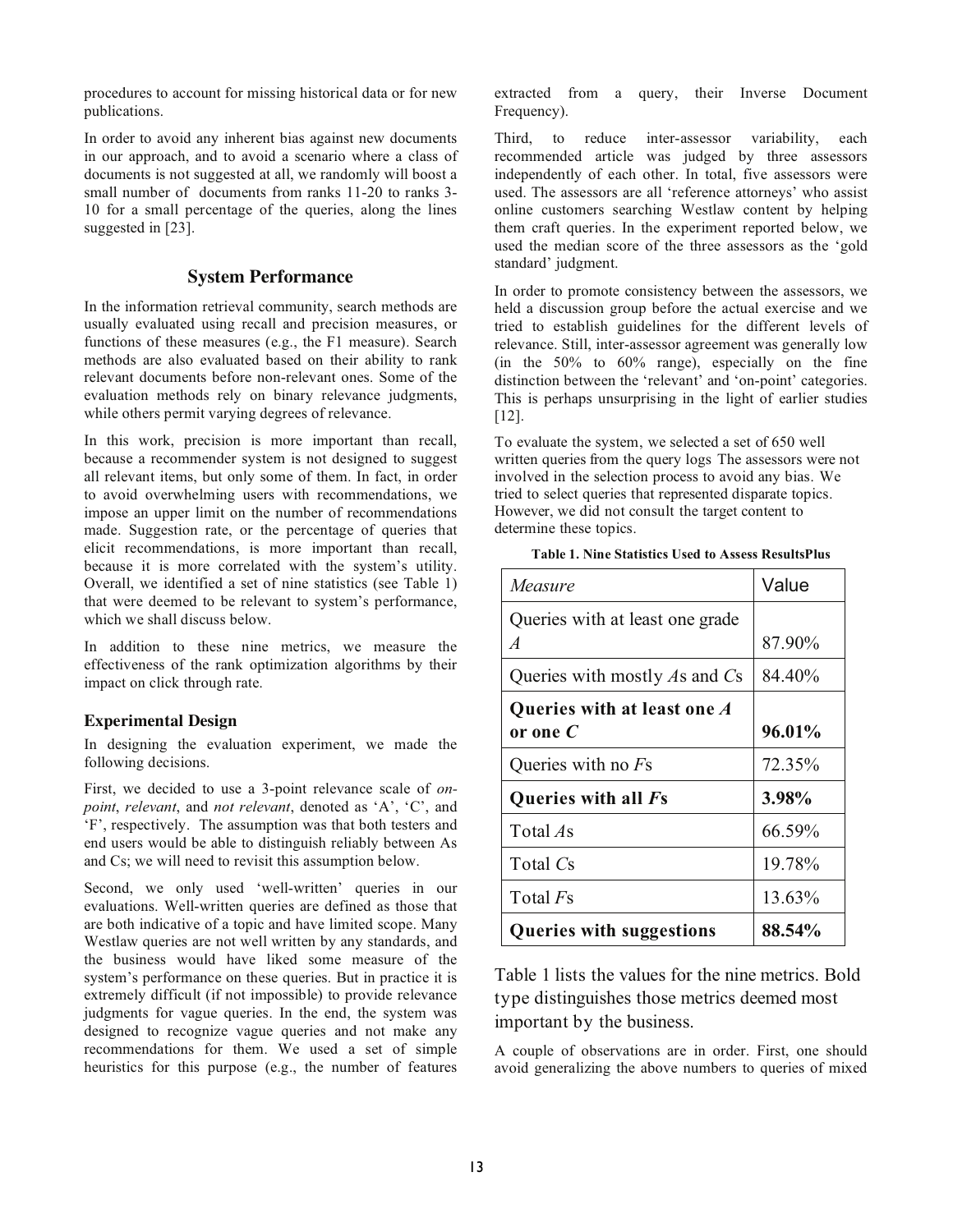quality, at least without any qualifications. Second, the high inter-rater disagreement, even on good queries, discouraged us from using queries of mixed quality for estimating the system's performance. Such a test would have suffered from even higher inter-rater variability, and the resulting statistics would have been deemed unreliable.

We measure the effectiveness of the rank optimization algorithm by its impact on click through rate. In particular, we use three click-through measures. Document CTR, query CTR (defined as the average number of clicks per query, or result set), and session CTR (defined as the average number of clicks per user session). These values of these metrics are plotted in Figures 1 (a), (b), and (c).

In reviewing these figures, keep in mind that the first rank optimization algorithm was introduced in September of 2005, and during this period we tried 29 different versions of the ranking algorithms. We made significant improvement in August of 2006, and we incorporated our current rank optimization algorithm into production in November of 2006. These are the dates to look for in the figures.

Beyond the visible increases in CTR around August and November of 2006, we are unable to explain the monthly variations in CTR. The graphs highlight the fact that it took us about one year to gather enough statistics and tune the ranking algorithms to achieve higher click through rates. The fact that ResultsPlus was part of a much larger system that introduced its own variables into the mix complicated things. Another complicating factor is the fact that we increased the size of the recommendations pool by several factors during the same time period. The lack of document usage data forced the system to back-off to publicationlevel and database-level usage statistics, which too were very sparse for these newer publications.







(b)



**Figure 1:** Click through rates for (a) documents, (b) queries, and (c) sessions, for the period August 2005 through April 2007

## **User Studies**

We held 6 offsite focus group studies involving a total of 44 attorneys. 29 of those attorneys identified themselves as litigators, while the remaining 14 identified themselves as transactional attorneys. The purpose of these studies was to measure user expectations, gauge their reaction to this new system, and to estimate the click-through rate as a function of their relevance judgments. We describe this study here, because we believe it provides important insights over and above the results described in the previous section.

We started each focus group by explaining to the participants that a query could cover multiple subjects, and asked about the general characteristics of the documents that they thought should be returned. We then used a specific example, and asked about the documents that should be returned for that example. Afterward, we had participants construct a sentence describing their expectations.

Next, we presented users with 18 sets of ALR articles, each with a corresponding legal issue and a query, and asked them which articles were relevant to the research and which they would click on. We also asked whether we should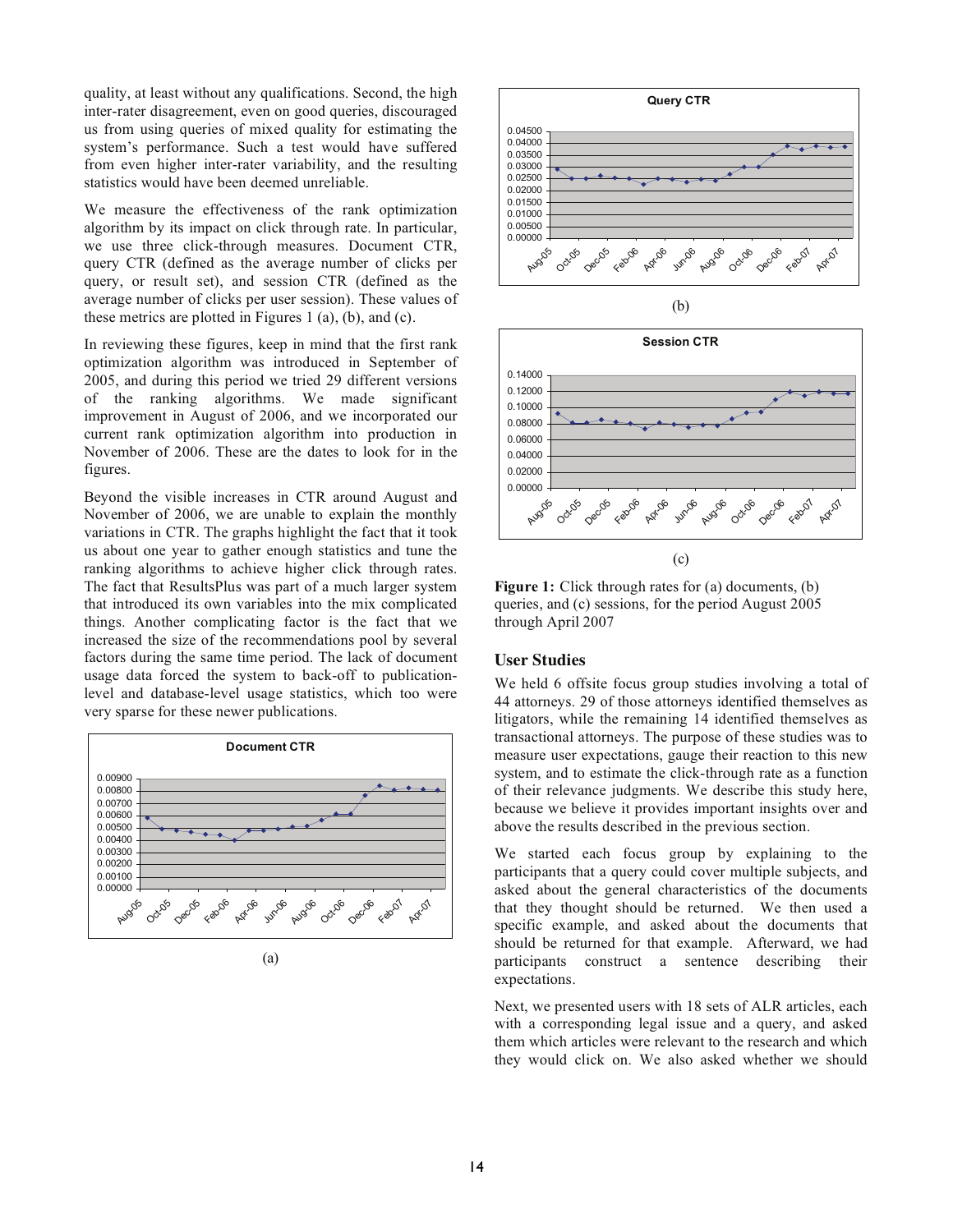have shown all of the ALRs, some of the ALRs, or none of the ALRs.

We performed several experiments of this type, where we asked our focus group to *describe* their expectations, and then to *show* us their expectations through examples. Interestingly, users had much higher expectations when they *told* us what they expected as compared to when they *showed* us what they expected.

We also performed several experiments where the result set (3 suggestions only) consisted of a mixture of on-point (A), relevant (C), and not-relevant (F) results (e.g., 3A, 2A+1F, 1A+2C). We then presented the result sets with the corresponding research issue and query to the participants. The click-through rates on the 'A' and 'C' recommendations were almost identical.

## **Summary and Conclusions**

Our experiments (and a successful product launch) show that state of the art document categorization algorithms embedded in a scalable architecture can deliver high performance in terms of both accuracy and throughput for a commercial recommender system. Westlaw users have embraced ResultsPlus, generating significant additional revenues, since not all documents that are suggested will be in a user's subscription plan. Although some users will never go 'out of plan', others are willing to purchase highly relevant documents on an occasional basis.

We believe that ResultsPlus demonstrates the effectiveness of a multi-classifier approach in overcoming the 'cold start' problem for a very sparse user-document matrix. In a relatively closed user community, such as Westlaw, it is important that recommendations are perceived as relevant from the very beginning, else widespread adoption may never take place. In our case, much of the product metadata used to launch the system was itself generated by a machine learning system.

In a critique of [14], Cao et al. [24] point out that the difference vector approach to ranking that we have employed does not distinguish between high-rank and lowrank inversions. Ideally, one would like to penalize inversions in the higher ranks more than inversions lower down in the ranking. One approach attempts to optimize Normalized Discounted Cumulative Gain at a given rank by heuristically setting costs.

Even so, the ResultsPlus experience has taught us the value of user data and its potential for improving search rankings based on keywords and document metadata alone. Properly implemented, learned ranking functions can be derived and deployed efficiently for moderately sized feature sets using Support Vector Machines. Storage costs are quite acceptable and recommendations can be generated

at least as quickly as normal search results, resulting in no performance penalty.

We do not believe that our findings are restricted to the present domain of legal information. Although some of the content we recommend is both high quality and highly editorialized, other content, such as legal briefs, are more variable and relatively ungroomed. Our experience on Westlaw can be seen as validating the smaller scale experiments on search engine optimization that have been reported in the literature.

#### **References**

- [1] Twidale, M. B., Nichols, D. M. & Paice, C. D. (1997). Browsing is a collaborative process. *Information Processing and Management*, 33(6), pp. 761-783.
- [2] Rashid, A. M., Albert, I., Cosley, D., Lam, S. K., McNee, S. M., Konstan, J. A., Riedl, J. (2002). Getting to Know You: Learning New User Preferences in Recommender Systems. In *Proceedings of the 2002 International Conference on Intelligent User Interfaces (IUI-02)*, New York: ACM Press, pp. 127-134
- [3] Boutilier, C., Zemel, R. S., and Marlin, B. (2003) Active Collaborative Filtering. In *Proceedings of the 19th Conference on Uncertainty in Artificial Intelligence (UAI-2003)*, pp. 98-106*.*
- [4] Joachims, T. (1998). Text categorization with support vector machines: Learning with many relevant features. In *European Conference on Machine Learning (ECML-98)*, pp. 137-142.
- [5] Yang, Y. & Chute, C. (1994). An example-based mapping method for text categorization and retrieval. *ACM Transactions on Information Systems*, 12, pp. 252-277.
- [6] Breese, J., Heckerman, D. & Kadie, C. (1998). Empirical analysis of predictive algorithms for collaborative filtering. In *Proceedings of the Fourteenth Annual Conference on Uncertainty in Artificial Intelligence (UAI-1998)*, pp. 43-52.
- [7] Zhang, T. & Iyengar, V. S. (2002). Recommendation systems using linear classifiers. *Journal of Machine learning Research*, 2, pp. 313-334.
- [8] Larkey, L. and Croft, W. B. (1996) Combining Classifiers in Text Categorization. In *Proceedings of The 19th Annual International ACM SIGIR Conference on Research and Development in Information Retrieval (SIGIR-1996)*, pp. 289-297.
- [9] Iyer, R. D., Lewis, D. D., Schapire, R. E., Singer, Y. & Singhal, A. (2000). Boosting for document routing. In Proceedings of the 9th International Conference on Information and Knowledge Management (CIKM-2000), pp. 70-77.